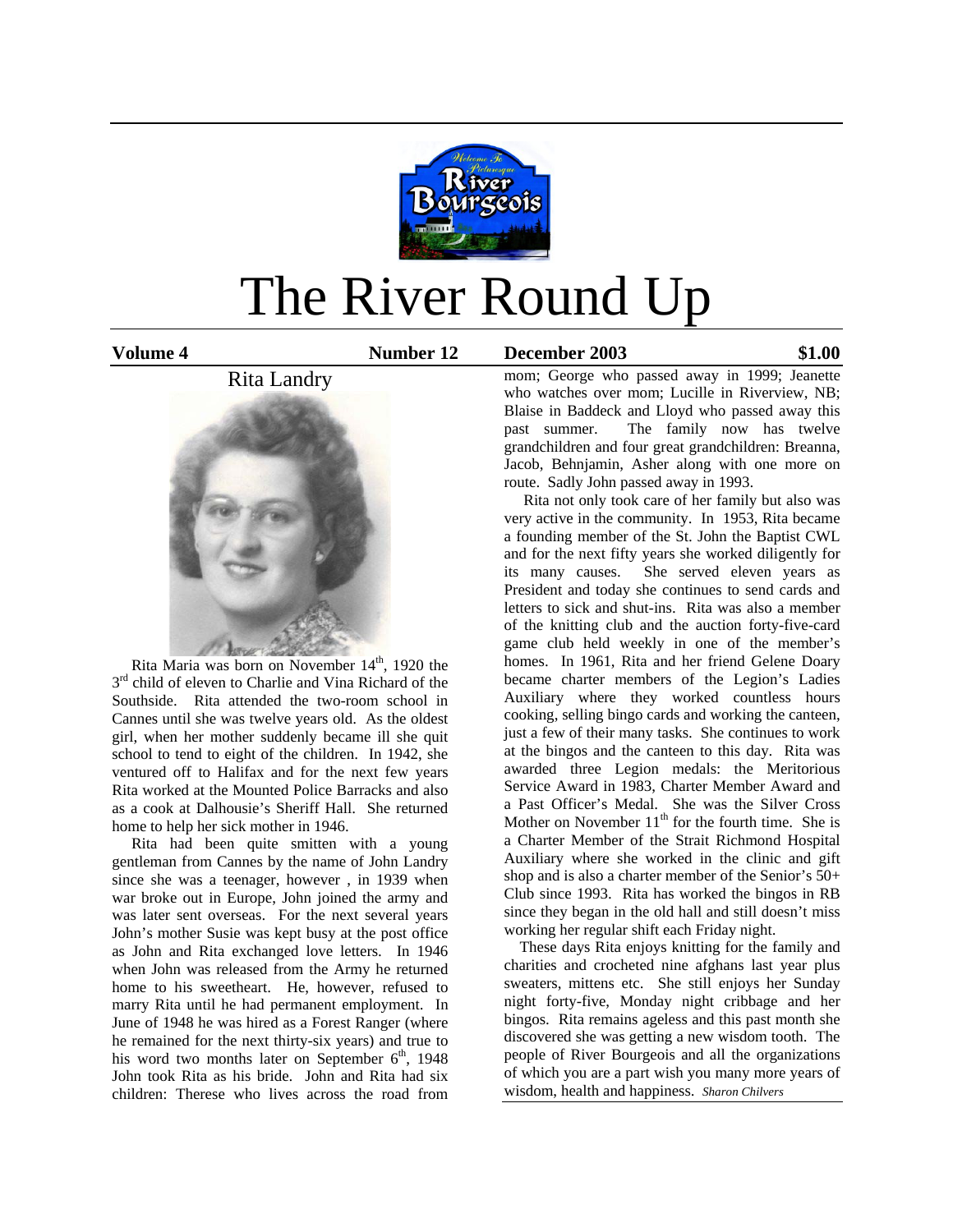## Father Reginald Currie

 We would like to extend a very warm welcome to our new parish priest, Father Reginald Currie. Father was born in Reserve Mines and after receiving his BA degree from St. FX he decided to follow in his sister's (Carmelita, a nun with the Sister of Charity) religious footsteps and went to study at Holy Heart Seminary in Halifax. On May 27<sup>th</sup>, 1961 Father Currie was ordained at St. Ninian's Cathedral in Antigonish by Bishop Power. It was Bishop Power's first Ordination Celebration.



 Father Currie's first assignment was to Sacred Heart Parish in Sydney as an assistant and he spent the next seven years working as a Diocesan Chaplin with Y.C.W. (Young Christian Workers) and the Y.C.S. (Young Christian Students). One of the many students was a young lady from RB named Marjorie Robertson whom Father Currie fondly remembers for her hard work and dedication. His first parish was St. Joseph's in Dingwall followed by St. Agnes in New Waterford and as Chaplin of the Coast Guard in Sydney. He also served on school boards in New Waterford and Victoria. Father Currie then took a year off to study Theology at Notre Dame University. Upon his return he served at St Peter's in Larry's River, St. Mary's in Mabou, St. Agnes in Pouch Cove, NF, and Stella Maris Parish in Inverness.

 Father Currie served as a Spiritual Director at Recovery House for nine years as well as the Diocesan Director of Family Life. He then took a year sabbatical to study Christian Unity in Scotland, Ireland, Rome, Australia and the US. When he returned Father served in Holy Name Parish in Westville. In 2001, he semi-retired and went to work as a parish assistant in Los Angeles and Newfoundland. In 2003, Father came out of retirement to become our Parish Priest and we are very grateful. Father is very happy to be here and finds the people of RB very co-operative and the view from the Glebe House spectacular.

#### RBCSS

On Nov. 19<sup>th</sup> the RBCSS **Volunteer of the Year Award** was established whereby the Society will

recognize an outstanding volunteer annually beginning in 2003 and a plaque will be placed in the hall with the name of each year's recipient. This year's recipient was selected at the November board meeting due to time constraints. In the future any member of the community may send in a nomination.



*Eddie Pottie & RBCSS chairman Wayne Bona* 

 The 2003 Volunteer of the Year Award went to Eddie Pottie. He was nominated for his dedication as Chairperson of the  $25<sup>th</sup>$  Anniversary Festival, which was a huge success. Eddie spent every waking hour at the TLC during the festival and many more hours in the month's prior in its organization. Eddie also played a large role in fundraising for the new lighthouse. He not only organized the variety concerts held in RB but many in the surrounding areas. Eddie also plays on a regular basis at the Richmond Villa for its residents and for many benefit concerts. Eddie has taken a much needed break from the RBCSS Board but we all want to congratulate you on receiving this much deserved award which was presented during the  $2<sup>nd</sup>$  Annual RBCSS Community Appreciation Night.

## My Famous Cousin/My Hero



*Local artists, Brian Bona on the left and Harold Davidson on the right helped out McGinty's John Ferguson and Donnie Moore as they entertained a large crowd at the annual Tara Lynne Touesnard Bursary fundraising concert.*

 As part of their fundraiser to provide monies for young people interested in learning music, a 2003 compilation CD of Tara's music "Lets Never Say Farewell" is available at Joe Pops, Lynn's Flowers and MacIssac's Kiltmakers. The above photo was taken by Colin MacDougall who was recognized at the concert for his effort in keeping Tara Lynne's memory alive. This year, 10-year-old Shelbie (daughter of Karen (MacPhail) and Gerald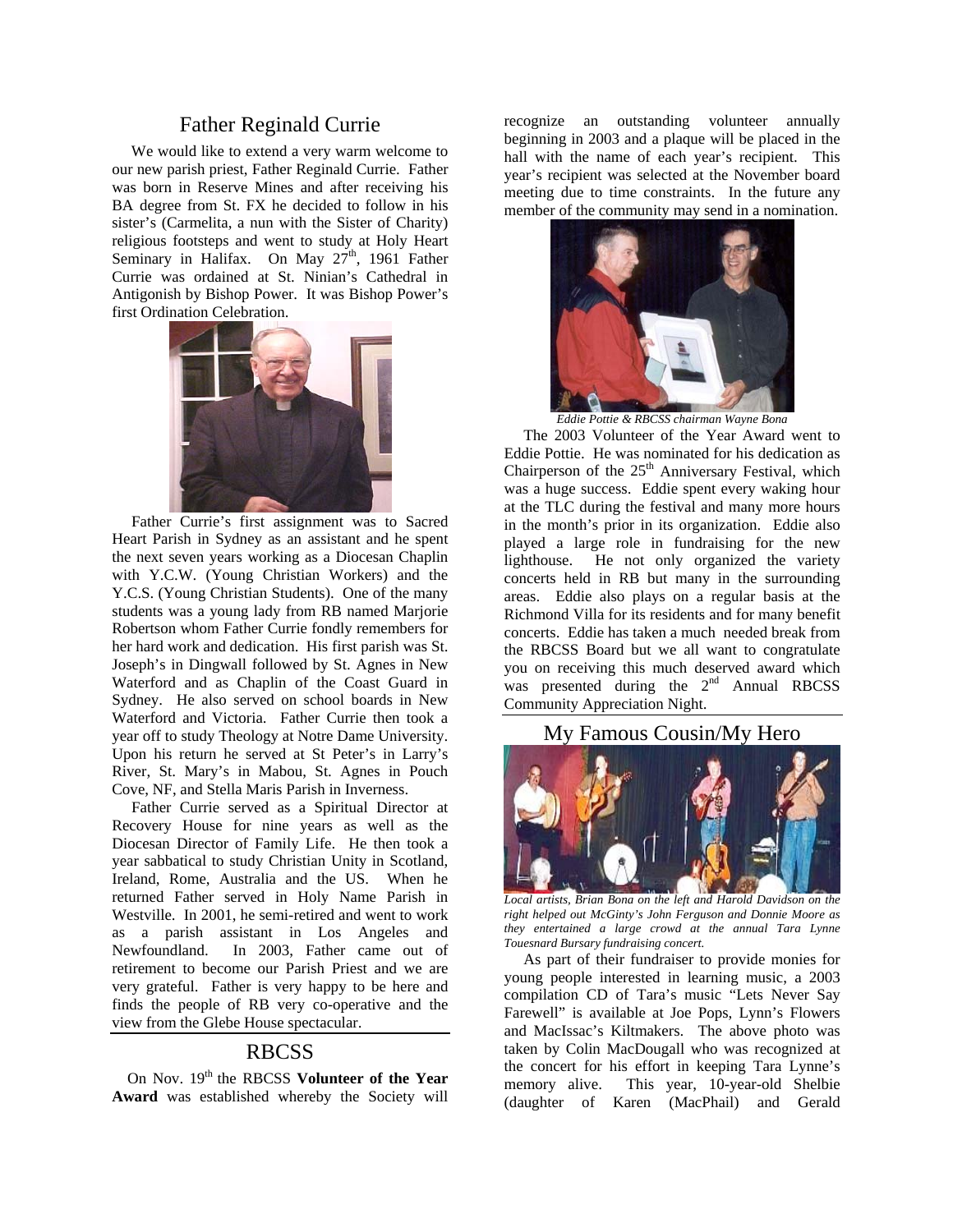Mombourquette) shared with the audience a school project she wrote about Tara Lynne. We asked Shelbie to share her text with all the people who have never had the privilege of knowing Tara Lynne.

 Shelbie wrote: " My cousin, Tara Lynne was born on Sept.  $4<sup>th</sup>$ , 1972 and she lived in River Bourgeois all of her life. Tara Lynne's life ended at the age of 21 in a car accident on April  $25<sup>th</sup>$ , 1994. It has been many years since her death and to her family it seems like just yesterday. Tara Lynne was a great person, always kind, considerate, funny, caring and always giving of herself and her talents. Tara Lynne was a gifted and extraordinary fiddle player! She started playing at the age of 7. Her violin teacher's name was Dr. Winnie Chafe, which meant she had to travel from RB to Sydney for her violin lessons.

 Tara Lynne had three diseases throughout her life. She had a thyroid condition, a blood disorder called Porphyria and Rheumatoid Arthritis. Tara went through hard times with these diseases, but she kept on going. Even if she had to argue with her doctor, she still did!

 Through her life, Tara won many awards and contests that she entered. One of her most extraordinary awards she got is the Terry Fox Humanitarian Award! The reason Tara got this award was because she was a good citizen and had courage and compassion the same as Terry did. Tara also got this award because she never gave up even though she had illnesses that made it hard to do things for people at times. Tara was always volunteering to play her violin for people in her community and she did excellent in schoolwork. Tara also got the YTV achievement award for being like Terry Fox, which is a great honor! She won the Old Tyme Fiddle Contest four years in a row. This is a contest that is held in Halifax every year for all ages. She also won the Atlantic Junior Citizen of the Year Award for 1989 when she was sixteen years old and the Cultural Life Award in 1991when she was 18. It was amazing that Tara won the Cultural Award because most of the people that won it were older in age. Tara also won other contests that I will list at the end of my report.

 Tara loved to play her violin so much that she decided to make three recordings of her music to share with others. Her first recording was called *Heritage*, which she made in 1988 when she was 15 years old. Her second recording was *Fiddle Fingers* which she made in 1990 when she was 17 years old. Her third was called *Bowing the Strings*, which was made in 1992 when she was 19 years old. If Tara did not make these three recordings, we would not be able to listen to her recordings now! Tara was a beautiful violin player and I love her music. Since I

loved her music so much I am now learning how to play the violin.

 Tara was also a member of the Nova Scotia Youth Orchestra and she was a concertmaster for the Acadia University Orchestra. She also enjoyed performing with the Cape Breton Summertime Revue, and she enjoyed playing all kinds of violin music. Before her death while attending Acadia University she composed a march called "MacKinnon's March". Most people would not be able to accomplish all this in twenty-one years like Tara did. Some day I would like to be like her because she was a great person on the inside. I was only 8 months old when Tara died and I wish I had got to know her. I'm glad I got to do this project on her life because I feel I got to know her better and it keeps her memory alive! Tara will always be my hero because of her talent, her determination and her desire to share with others! I hope this gives you an idea about how great my "Hero--Tara Lynne Touesnard" really was."

#### Donation



*Don Pottie (L) of River Bourgeois, East Coast Credit Union (St. Peter's Branch) Community Committee Chairman presents a donation to Carl Grimes Chairman of the River Bourgeois Economic Development Committee, the group responsible for rebuilding the River Bourgeois Lighthouse.* 

"Haunted Hall"



On Thursday, October  $30<sup>th</sup>$ , the youth of River Bourgeois had fun getting a scare at the *Haunted Hall.* It was held at the TLC Center by the Youth Development Committee. Over 40 kids turned up for the kids Halloween party, which took place from 5-7. Here, they made Halloween bags, tattoos and spider hats! When the party ended, the haunted house was opened to the public. 110-120 people came for a